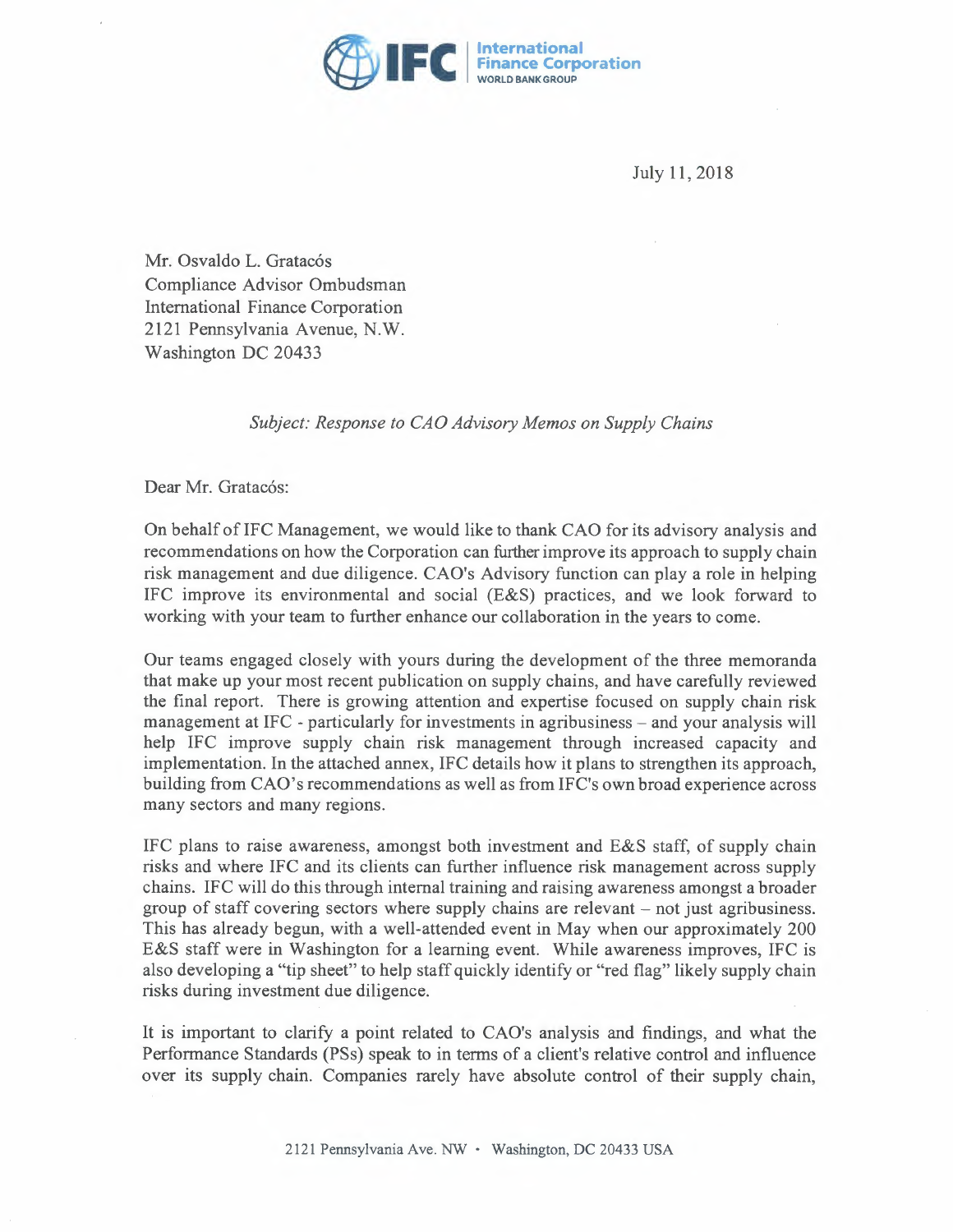particularly when the firm is a regional company (not a multinational), or the client's business places it in the middle of a larger supply chain. The PSs do not require full conversion of supply chains, and this is deliberate in recognition of the complexity and varying scope of control in most supply chains, and the acknowledgement that 100 percent conversion is highly improbable.

Nonetheless, there are a number of proactive initiatives IFC is already undertaking .worth noting, including the Global Map of Environmental and Social Risks in Agro-Commodity Production (GMAP), the Global Trade Supplier Finance (GTSF) initiative, and GeoDesk. The GMAP pilot program helps agri-traders and their trade finance banks to quickly identify whether a commodity from a particular country is likely to be associated with labor and biodiversity issues in production. The GTSF initiative provides suppliers with a financial incentive to improve environmental and social performance. GeoDesk makes use of geospatial and other data to map contextual risks in support of IFC's due diligence.

IFC wants to enhance CAO Advisory initiatives, and so invites CAO to work with IFC to identify topics of subsequent focus. Enhanced Advisory practices should also allow for a broader sampling of cases for CAO analysis and advice, compared to the relatively small sample size of cases in this engagement. IFC believes CAO's Advisory work can also benefit from input derived from external experience and practices within the private sector and other financial/development institutions, to benchmark IFC's approach and practices.

IFC would like to acknowledge the collaborative approach followed throughout the process of developing these advisory memos, and hope that your team also appreciated the constructive engagement from our teams to help make the finished product insightful and useful to IFC's operations. We look forward to building on this operating model in the future.

Sincerely,

Stephanie von Friedeburg Chief Operating Officer

Ethiopis Tafara Vice President & General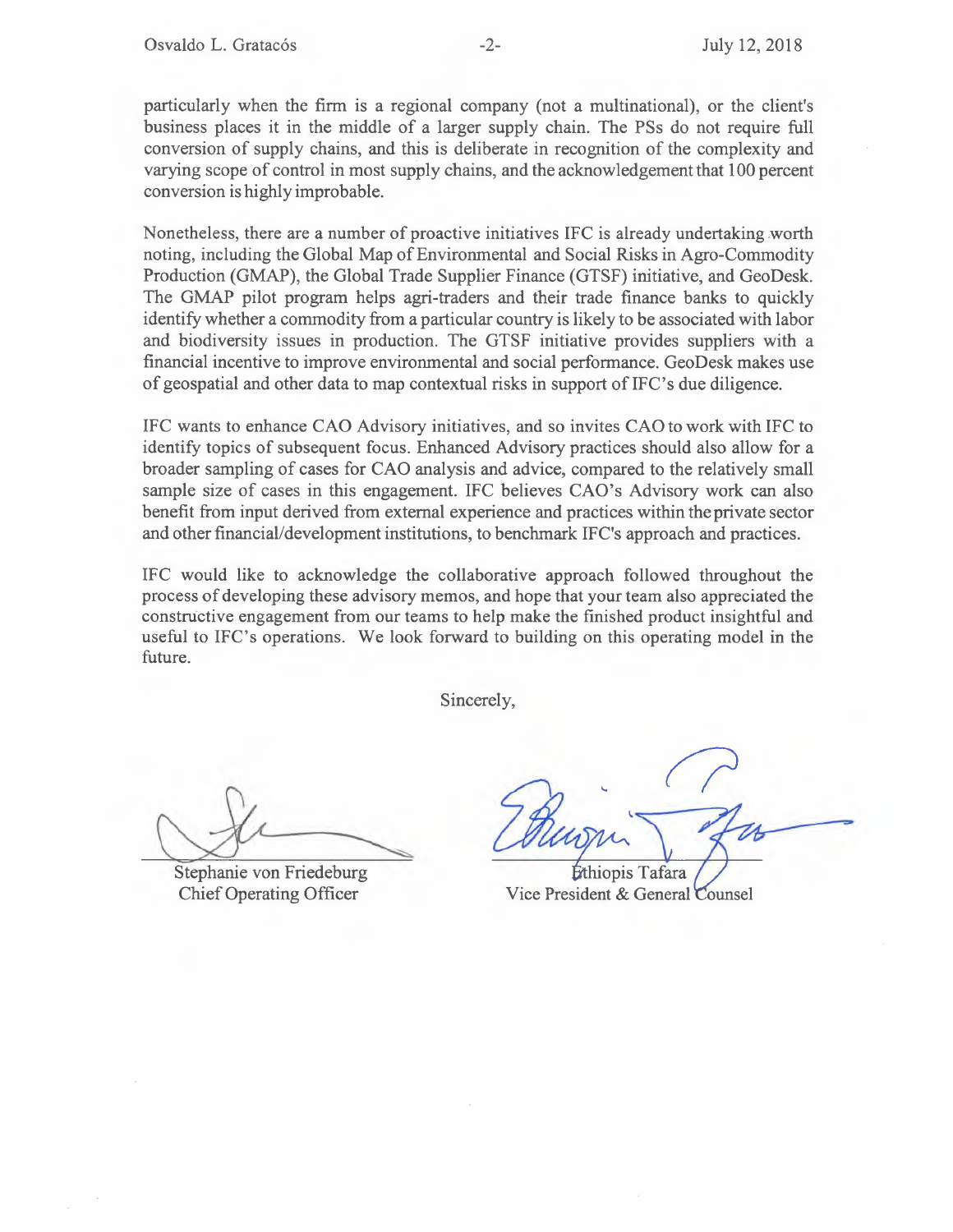## **Annex: Detailed IFC Management Response to CAO Advisory Memos on Supply Chains**

## **IFC Response to Specific CAO Recommendations**

The following aspects of the Advisory recommendations resonated with our own perspectives on what more needs to be done:

| <b>CAO</b> Advice                                                                                                                                                                                | <b>IFC Perspective</b>                                                                                                                                                                                                                                                                                                                                                                                                                                                                                                                                                                                                                                                                                                                                                                                                                                                                                                                                                                                                                                       |
|--------------------------------------------------------------------------------------------------------------------------------------------------------------------------------------------------|--------------------------------------------------------------------------------------------------------------------------------------------------------------------------------------------------------------------------------------------------------------------------------------------------------------------------------------------------------------------------------------------------------------------------------------------------------------------------------------------------------------------------------------------------------------------------------------------------------------------------------------------------------------------------------------------------------------------------------------------------------------------------------------------------------------------------------------------------------------------------------------------------------------------------------------------------------------------------------------------------------------------------------------------------------------|
| Develop a guide with key<br>questions ("thinking steps")<br>to be asked by<br>environment/social and<br>investment staff in different<br>stages of IFC's business cycle.                         | We agree that additional guidance to specialists,<br>shared with the "deal" team, would be helpful.<br>During the next 12 months, it is proposed that a basic<br>"tip sheet" be prepared by environmental and social<br>and IFC industry specialists populated with key<br>supply chain related red flag questions and<br>considerations. If a version can be developed for<br>external audiences and donor funding identified, we<br>will also do that.                                                                                                                                                                                                                                                                                                                                                                                                                                                                                                                                                                                                     |
| Train staff on supply chain<br>analysis, so that they are<br>knowledgeable about the<br>appropriate tools and<br>resources available to address<br>risks raised throughout the<br>project cycle. | IFC does not believe all staff need this training and<br>awareness raising, but in general we agree that<br>specialists and relevant investment officers would<br>benefit from a more consistent and in depth<br>understanding of how supply chains are managed (e.g.<br>procurement, oversight, contracting, etc.) by clients as<br>a pathway to achieving our PS requirements and<br>expectations. We propose to structure a series of<br>internal webinars (Learnscapes) to raise awareness<br>and knowledge in this regard. These webinars would<br>be jointly formulated and hosted by the Environment<br>and Social Department and designated industry<br>specialists, and would seek to bring external<br>perspectives on tools and approaches used in the<br>market. Subsequently, more detailed training will be<br>considered if necessary and where gaps still remain. In<br>addition, IFC will continue to make more systematic<br>use of new tools that have been developed such as<br>GeoDesk, and other GIS-based risk mapping<br>mechanisms. |
| As part of the next<br>consultative process for<br>review of the Performance<br>Standards, IFC should                                                                                            | At such point as the existing PSs are subject to further<br>review, IFC will consider which aspects deserve<br>update with regard to supply chains. In the interim, a<br>possible surrogate where relevant is for clients to rely                                                                                                                                                                                                                                                                                                                                                                                                                                                                                                                                                                                                                                                                                                                                                                                                                            |